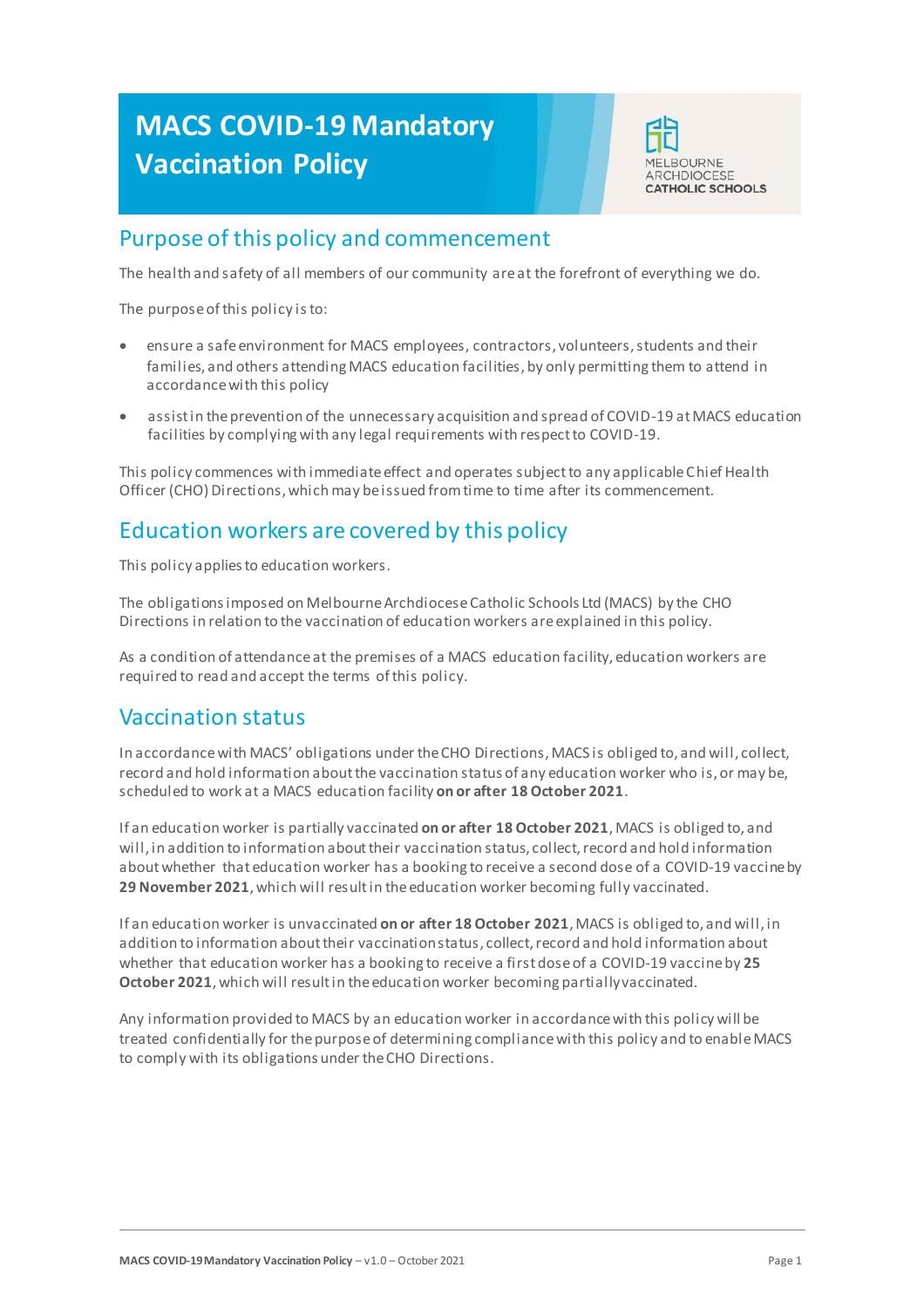## **Evidence of vaccination status**

MACS will accept either of the following as evidence of vaccination status:

- a certificate of immunisation (including a COVID-19 digital certificate)
- an immunisation history statement obtained from the Australian Immunisation Register.

## **Evidence of a booking to receive a first or second dose of a COVID-19 vaccine**

MACS will accept as evidence of a booking to receive a first or second dose of a COVID-19 vaccine an email or letter or other form of notice from a medical clinic or the state government COVID-19 vaccination booking system confirming that the education worker has a booking.

### **Privacy**

Subject to the CHO Directions, information provided about an education worker's vaccination status in accordance with this policy will be handled by MACS in accordance with the Catholic Education Commission of Victoria Ltd (CECV) Data Collection Statement.

## Attendance on the premises of a MACS education facility

The CHO Directions oblige MACS to take all reasonable steps to ensure that, **on or after 18 October 2021**, an education worker who is unvaccinated does not enter, or remain on, the premises of a MACS education facility for the purposes of working on those premises unless an exception under the CHO Directions applies.

If an education worker does not provide information about their vaccination status, MACS will, in accordance with the CHO Directions, treat that education worker as unvaccinated when considering whether they may enter or remain on the premises of any MACS education facility for the purposes of working at the MACS education facility.

Commencing on **18 October 2021**, unless permitted by the terms of this policy, unvaccinated education workers, and any education worker in respect of which MACS does not have information about their vaccination status, must not enter or remain on the premises of any MACS education facility for the purposes of working at the MACS education facility.

Excepted persons may enter or remain on the premises of a MACS education facility for the purpose of working on those premises.

### **Exception**

Between **18 October 2021** and **25 October 2021**, MACS may permit an unvaccinated education worker to enter or remain on the premises of any MACS education facility for the purposes of them working at the MACS education facility if they have a booking to receive a first dose of a COVID-19 vaccine **on or before 25 October 2021**,which will result in them becoming partially vaccinated.

## Exceptional circumstances exception

**At any time**, an education worker, regardless of their vaccination status, is permitted to attend the premises of any MACS education facility even if MACS has not collected information about their vaccination status, if one or more of the following exceptional circumstances set out in the CHO Directions applies:

- an education worker is required to attend a MACS education facility to perform work or duties at that facility that is or are necessary to provide for urgent specialist clinical or medical care due to an emergency situation or critical unforeseen circumstance
- an education worker is required to fill a vacancy to provide urgent care, to maintain quality of care and/or continue essential operations at a MACS education facility due to an emergency situation or a critical unforeseen circumstance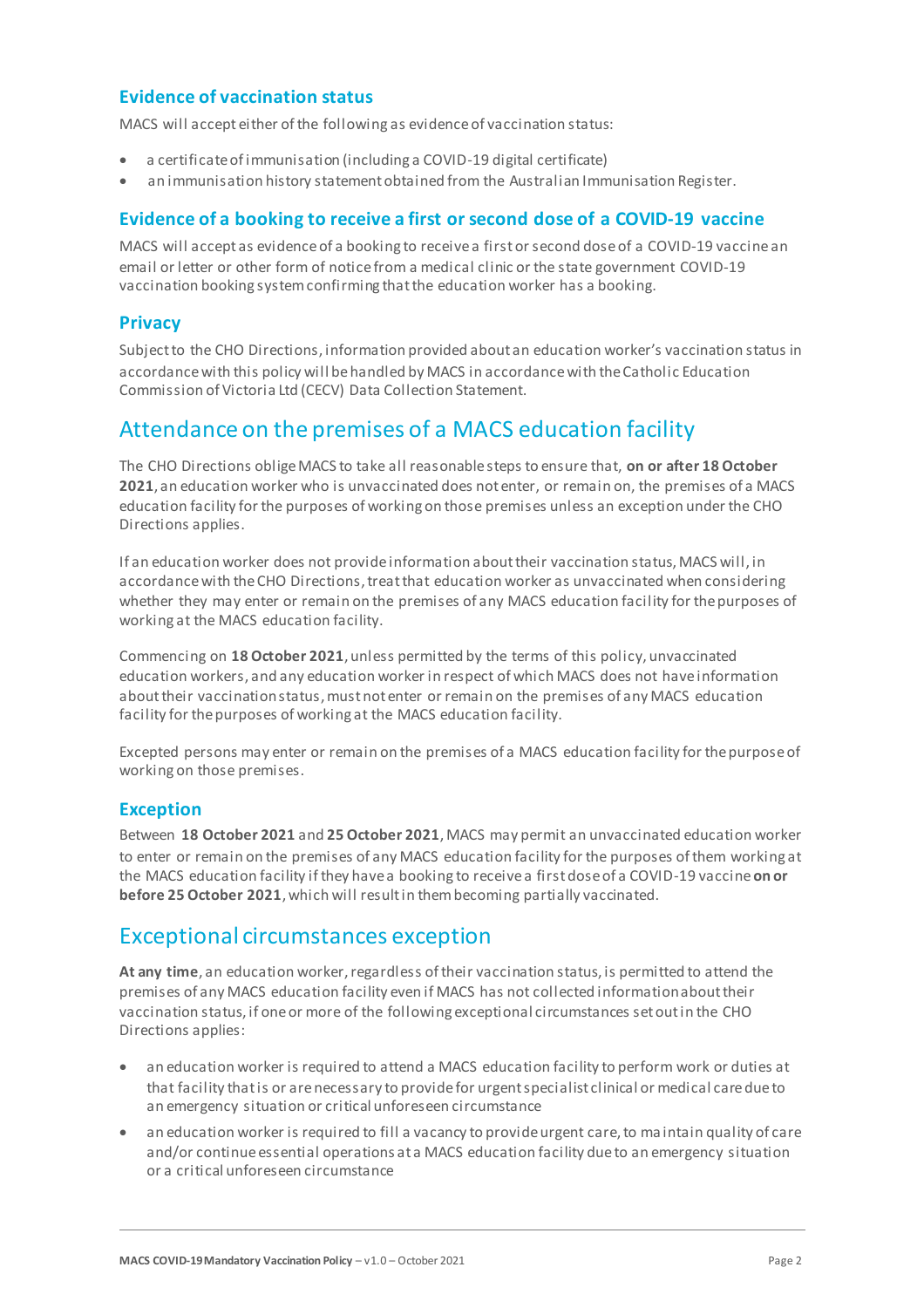- an education worker is required to attend a MACS education facility to respond to an emergency at the facility
- an education worker is required to perform urgent and essential work at a MACS education facility to protect the health and safety of education workers or members of the public, or to protect assets or infrastructure.

In the event of exceptional circumstances (2) to (4), MACS must take all reasonable steps to ensure that the education worker remains on the premises of the MACS education facility only for the period necessary to respond to the exceptional circumstance.

# **Definitions**

In this policy, the following terms have the meaning set out below:

**CHO Directions** means the directions issued by Victoria's Chief Health Officer or authorised delegate under the *Public Health and Wellbeing Act 2008* (Vic.) in relation to mandatory vaccination requirements, including the *COVID-19 Mandatory Vaccination (Specified Facilities) Directions (No. 8)*, as in force at the relevant time.

**Critical unforeseen circumstance** means a circumstance that MACS could not reasonably have foreseen nor planned for which results in a critical need for staff.

#### **Education worker** means:

- any person employed by MACS (whether on an ongoing, fixed-term or casual basis)
- any person contracted to work at a MACS education facility and who will, or may, be in close proximity to children, students or staff (whether or not they are engaged by MACS), including casual relief teachers, IT personnel and National Disability Insurance Scheme providers and auditors, but does not include delivery personnel
- students on placement
- staff of any other entity who attends a MACS education facility
- volunteers who attend a MACS education facility and who work in close proximity to children, students or staff (including parent helpers).

**Emergency situation** means a situation where it is reasonably apparent to MACS that medical treatment is necessary, as a matter of urgency, to:

- save a person's life;
- prevent serious damage to a person's health
- prevent a person from suffering or continuing to suffer significant pain or distress.

**Excepted person** means an education worker who holds certification from a medical practitioner which states that they are unable to receive a dose, or a further dose, of a COVID-19 vaccine due to either:

- a medical contraindication
- an acute medical illness (including where the person has been diagnosed with SARS-CoV-2) and the certification provided is within the effective date specified by the medical practitioner or six months from the date of certification, whichever is earlier.

**Fully vaccinated** means, in respect to an education worker, that the education worker has received two doses of a COVID-19 vaccine.

MACS, for the purpose of administering this policy, means authorised MACS employees and principals of MACS schools.